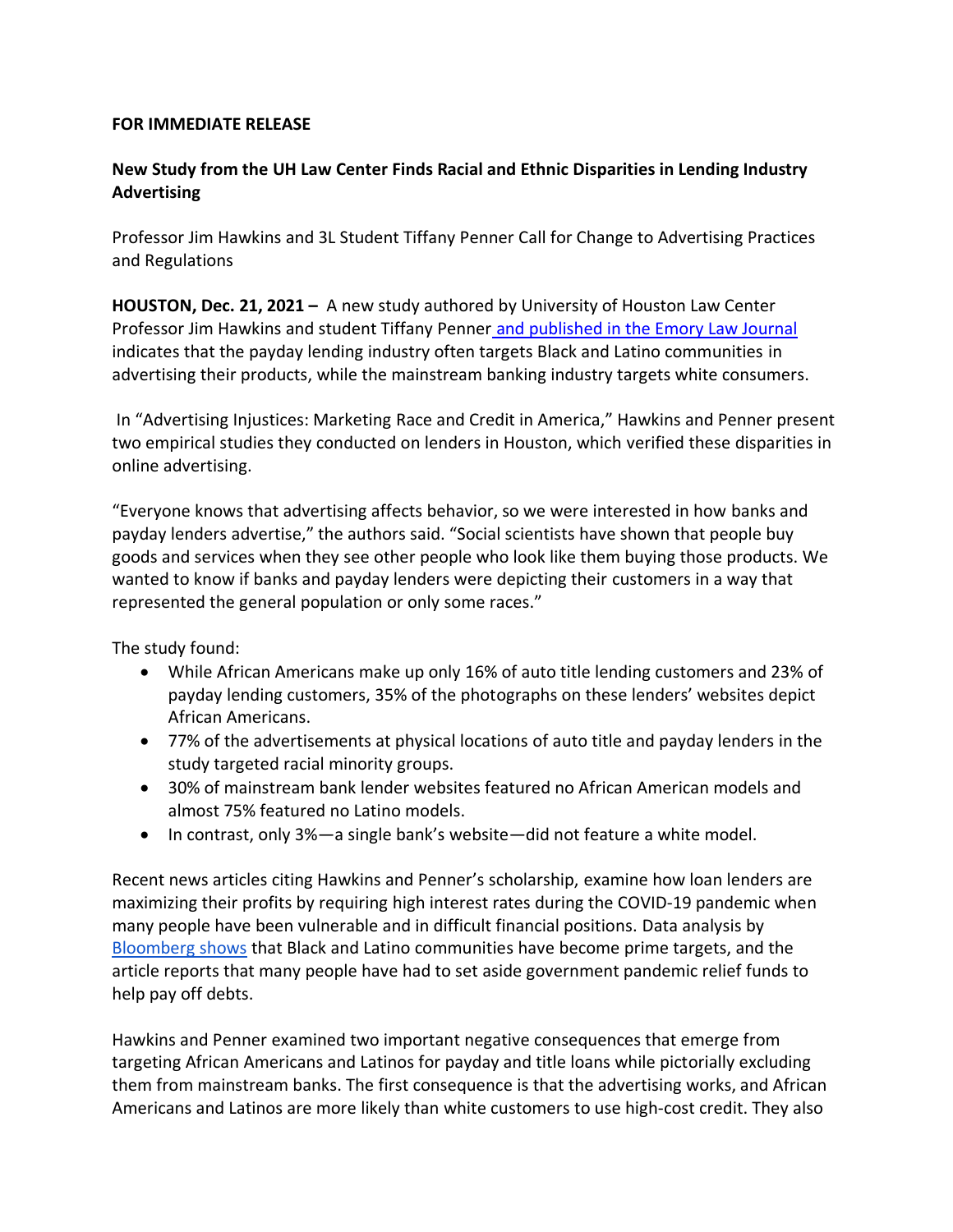found that advertising forms societal norms and expectations of where people "fit." This in turn, according to the study, creates a "self-sorting" effect and contributes to racial disparity in credit access.

Hawkins and Penner's goal for the study is to achieve a positive impact that will change the way lenders advertise. Specifically, they encourage financial institutions to eliminate discriminatory marketing that omits certain racial groups, as some banks currently only feature white models in advertisements.

"We hope that businesses will voluntarily change their advertising practices to represent people from all races in their advertising," the authors said. "Additionally, we urge Congress to amend the Equal Credit Opportunity Act to explicitly prohibit discriminatory advertising by creditors, and federal regulatory bodies to use that Act as well as the Community Reinvestment Act to make bank's and payday lender's advertising equitable."

Hawkins serves as the Alumnae Professor of Law at the UH Law Center. He earned his J.D. from the University of Texas School of Law, where he was the grand chancellor and served as the chief articles editor of the Texas Law Review. During his career, he has published or placed articles in publications such as Science, the UCLA Law Review and more. His research has been featured in top-tier media outlets such as the New York Times and the Washington Post.

Penner is a rising third-year student at the UH Law Center, where she is a member of the Houston Law Review and served on the executive board for the First-Generation Professionals student organization. During law school, she worked as a summer associate at King & Spalding and a judicial intern for Lee H. Rosenthal, Chief Judge of the U.S. District Court for the Southern District of Texas. Before law school, she worked at NASA as a contracts specialist for the International Space Station Program.

## **[Click here to read "Advertising Injustices: Marketing Race and Credit in America."](https://scholarlycommons.law.emory.edu/elj/vol70/iss7/7/)**

###

**UHLC media contacts:** Carrie Anna Criado, UH Law Center Assistant Dean of Communications and Marketing, 713-743-2184, [cacriado@central.uh.edu;](mailto:cacriado@central.uh.edu) Elena Hawthorne, Assistant Director of Communications and Marketing, 713-743-1125, [ehawthor@central.uh.edu;](mailto:ehawthor@central.uh.edu) and John Brannen, Media Relations Rep, 713-743-3055, [jtbranne@central.uh.edu.](mailto:jtbranne@central.uh.edu)

## **About the University of Houston Law Center**

The [University of Houston Law Center](https://law.uh.edu/) (UHLC) is a dynamic, top tier law school located in the nation's 4th largest city. UHLC's Health Law, Intellectual Property Law, and Part-time programs rank in the U.S. News Top 10. It awards Doctor of Jurisprudence (J.D.) and Master of Laws (LL.M.) degrees, through its academic branch, the College of Law. The Law Center is more than just a law school. It is a powerful hub of intellectual activity with more than 11 centers and